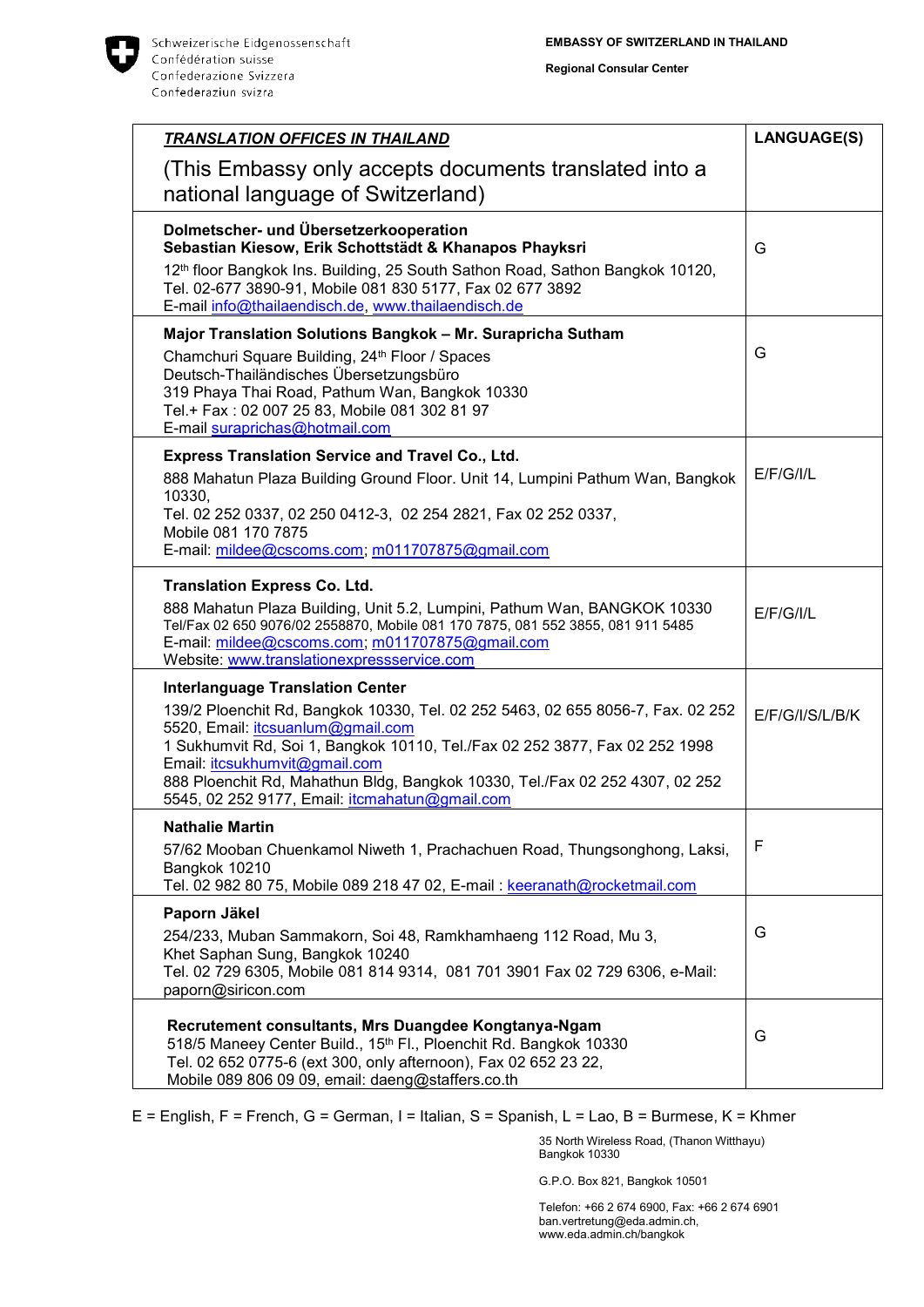| <b>Translation Centre</b><br>Faculty of Arts, Chulalongkorn University, 13 <sup>th</sup> F., Borom Rajakumari Bldg.<br>Henri Dunant Road, Bangkok 10330, Tel. 02 218 46 35-6, Fax 02 218 4868                         | E/F/G/I/S/L/B/K |
|-----------------------------------------------------------------------------------------------------------------------------------------------------------------------------------------------------------------------|-----------------|
| <b>Alliance Francaise</b><br>179, Thanon Witthayu, Lumpini, Pathum Wan, Bangkok 10330<br>Tel: 02 670 4200, 02 670 4205 Fax: 02 670 4271<br>Email: traduction@alliance-francaise.or.th<br>Website: www.afthailande.org | F               |
| <b>Michael Trirat</b><br>Das Übersetzungsbüro c/o Goethe Institut Thailand<br>18/1 Soi Goethe Sathorn 1, Bangkok 10120<br>Tel: 02 108 8260-61<br>Email: Michael.Trirat@goethe.de                                      | G               |
| <b>Uthaiwan Phattawatin</b><br>U OK Service<br>485/66 Ratchaprarop Rd. Soi 4, Makkasan<br>Ratchathewi, Bangkok 10400<br>Email: uthaiwankh@yahoo.de                                                                    | G               |

| <b>TRANSLATION OFFICES OUTSIDE BANGKOK</b>                                                  | LANGUAGE(S) |
|---------------------------------------------------------------------------------------------|-------------|
| (This Embassy only accepts documents translated into a national language of<br>Switzerland) |             |

## *CHIANG MAI*

| <b>A2Z Translation Service</b><br>19/1 Tambol Suthep, A. Mueang, Chiang Mai 50200<br>Mobile 083 075 6015<br>Mr. Jean Baptiste Fournier, a2zthaitranslate@gmail.com                                                                                                                                                                    | F |
|---------------------------------------------------------------------------------------------------------------------------------------------------------------------------------------------------------------------------------------------------------------------------------------------------------------------------------------|---|
| <b>Tosporn Kasikam</b><br>252 Mu 4, Tambon Sanphakwan, Amphoe Hang Dong, Chiang Mai 50230<br>P.O. Box 109, Chiang Mai University Post Office, A. Mueang Chiang Mai, Chiang<br>Mai 50202<br>Tel. 053 852 494, Mobile 081 568 6761, Fax 053 441 699, email:<br>tospornkasikam@daad-alumni.de - tpkasikam@yahoo.com, www.thai-deutsch.eu | G |
| Übersetzungsbüro Daowan Buranasilapin<br>113/2 Moo 10, Soi Kradang-nga 15, T. Suthep, A. Mueang, Chaing Mai 50200<br>Mobile: 081 639 67 66, email: daowanb2@hotmail.com                                                                                                                                                               | G |

## *CHON BURI*

| <b>CTA Certified Translation Pattaya Co. Ltd.</b><br>202/88 Moo 9, Soi Paniadchang 10. Nongprue, Bang Lamung, Chon Buri 20150,<br>Mrs Carolin Wiangwang Tel. 038 415 446, Mobile 086 345 6300,<br>info@ctapattaya.com, www.ctapattaya.com | G |
|-------------------------------------------------------------------------------------------------------------------------------------------------------------------------------------------------------------------------------------------|---|
| <b>Friend Travel Shop</b><br>210/18 Moo 9, Soi Buakao, Pattaya City 20260 tel. 038 414896 fax 038 720 406,<br>friendstravel@hotmail.com                                                                                                   | G |